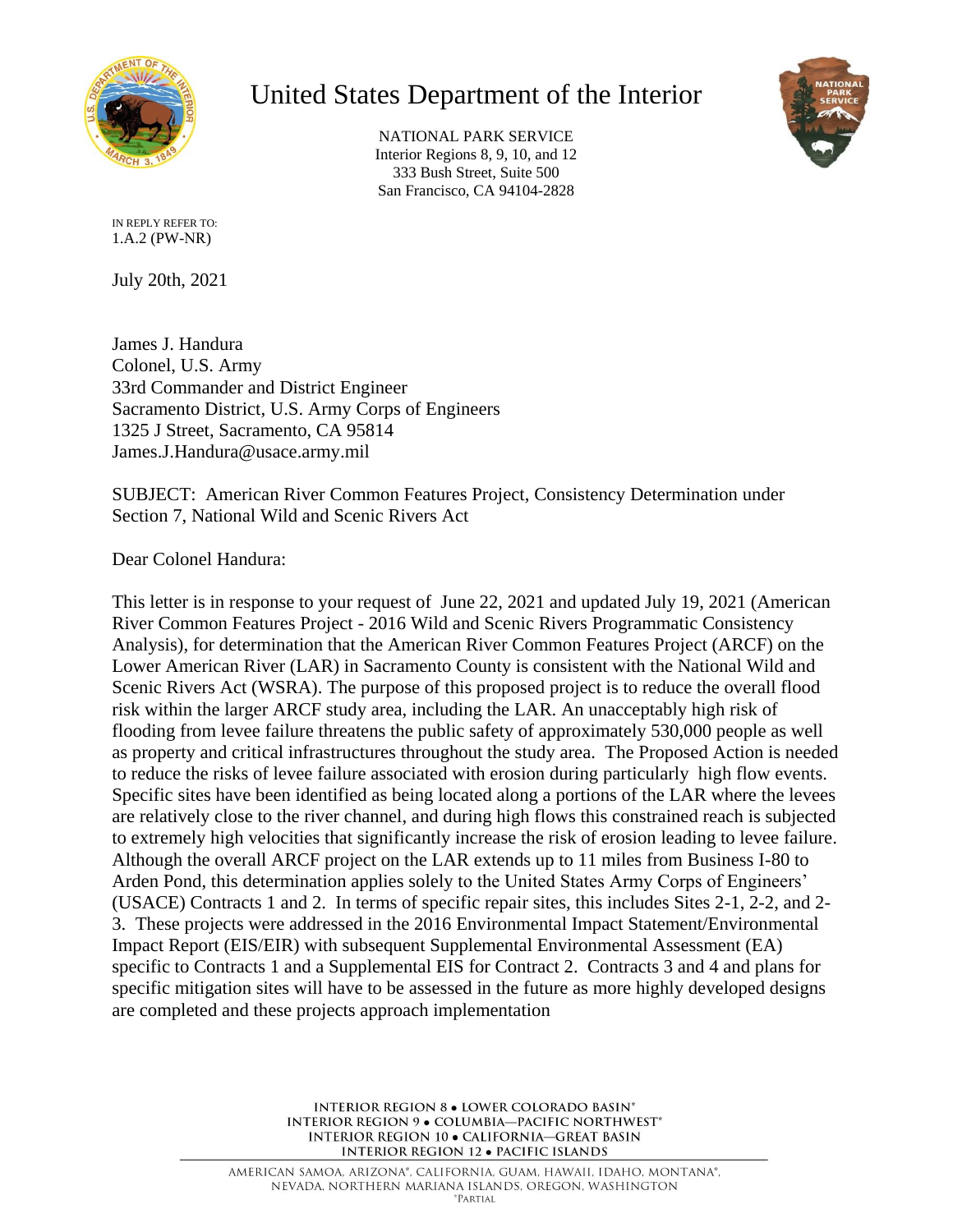In reviewing this project, we have reviewed and considered the following:

- Endangered Species Act Section  $7(a)(2)$  Biological Opinion, Magnuson-Stevens Fishery Conservation and Management Act Essential Fish Habitat Response for the American River Watershed Common Features General Reevaluation Report Reinitiation 2020, May 12, 2021
- American River Watershed Common Features, American River Contract 1, Section 7 Wild and Scenic Rivers Analysis, February 2020
- American River Watershed Common Features 2016 Project—Section 7 Wild and Scenic River Programmatic Consistency Analysis, last updated July 2021
- Initial Study/Mitigated Negative Declaration, Outline Maintenance of Stream Channels and Drainage Facilities, 2014
- Endangered Species Act Section 7(a)(2) Biological Opinion (BO), and Magnuson-Stevens Fishery Conservation and Management Act Essential Fish Habitat Response, for the American River Common Features General Reevaluation Report (ARCF GRR), National Marine Fishery Services (NMFS), September 2015
- American River Watershed Common Features, Water Resources Development Act of 2016, American River Contract 1, Supplemental EA/Supplemental EIR, June 2020
- American River Watershed Common Features, Water Resources Development Act of 2016, American River Contract 2, Supplemental EIS/EIR, June 2021
- Biological Assessment, American River Watershed Common Features, March 2020
- American River Watershed Common Features General Reevaluation Report Final Environmental Impact Statement Environmental Impact Report December 2015, Revised May 2016
- Request to Reinitiate the Endangered Species Act Section  $7(a)(2)$  BO, and Magnuson-Stevens Fishery Conservation and Management Act Essential Fish Habitat Response, for the ARCF GRR, Sacramento County, California.
- Letter from Mark Ziminske, Chief, Environmental Resources Branch to Maria Rae, NMFS, April 13, 2020
- Formal Consultation on the American River Common Features Project, Sacramento County, California, USFWS and NMFS Biological Opinions, September 11, 2015
- Draft American River Watershed Common Features 2016 Project American River Contract 1, Section 7 Wild and Scenic River Analysis Prepared for U.S. Army Corps of Engineers, Sacramento District, May 2020
- Attachment 4 to the Lower American River Subreach 2: Summary of Bank Protection Conceptual Design Process Lower American River Subreach 2 Draft Final Resource Assessment, November 2018
- Sacramento County American River Parkway Plan, 2008
- Biological Assessment Information Supporting the Reinitiation of Consultation on the American River Common Features WRDA 2016 Project, July 2020
- Letter from Sacramento County Regional Parks dated July 17, 2020. Comments on the Draft Supplemental EA/EIR for American River Watershed Common Features, Water Development Act of 2016. American River Contract 1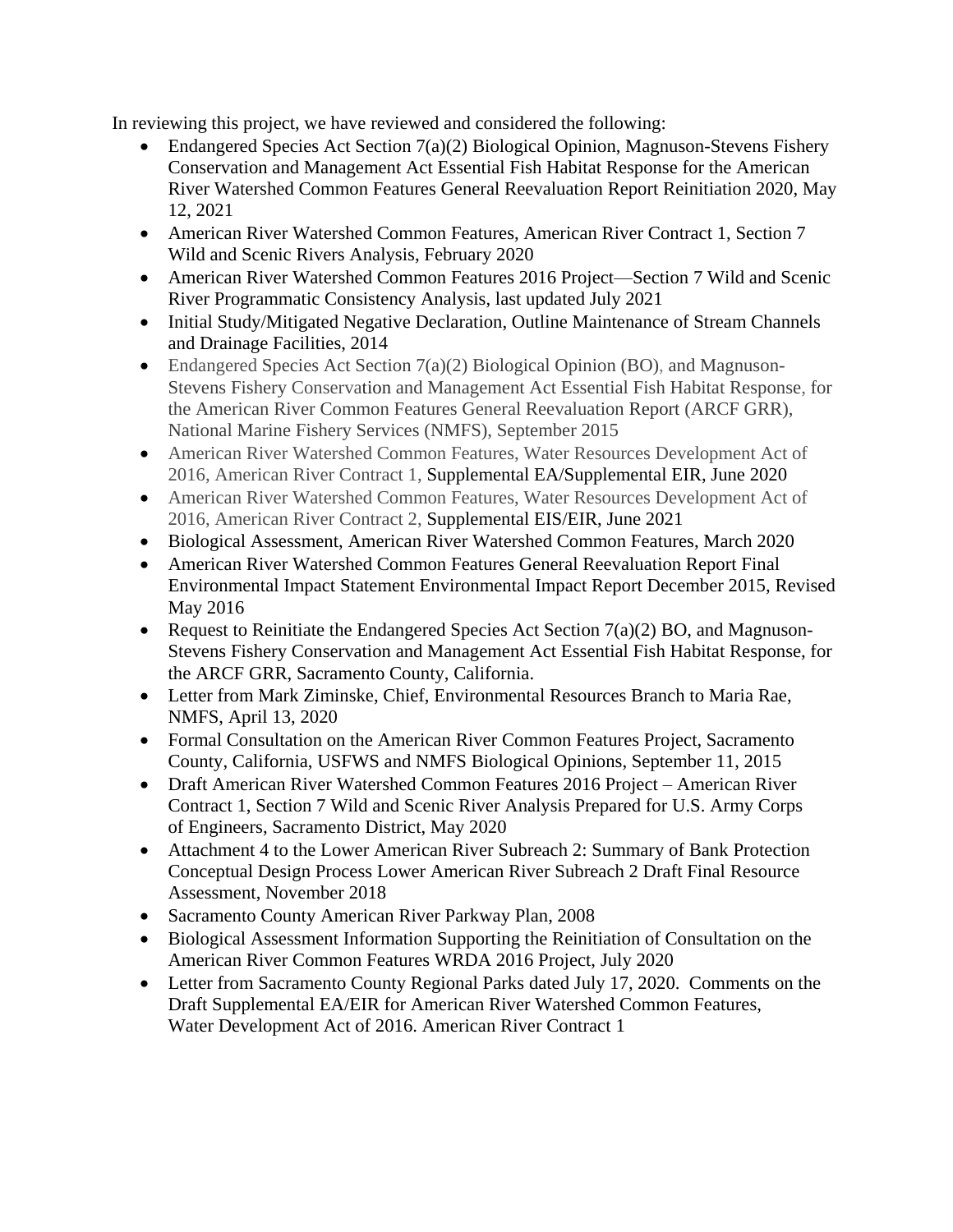- Letter from Sacramento County Regional Parks Department dated July 14, 2021, Comments on the Draft Supplemental EIS/EIR for American River Watershed Common Features, Water Development Act of 2016. American River Contract 2.
- American River Parkway Natural Resources Management Plan, Draft, March 2021, Sacramento County Regional Parks
- USACE American Rivers Common Features Wild and Scenic Rivers Programmatic Consistency Analysis June 2021, Updated July 2021
- American River Watershed Common Features 2016 Project—Section 7 Wild and Scenic River Programmatic Consistency Analysis, USACE, April 2021
- American River Parkway Natural Resources Management Plan, Draft, March 2021, Sacramento County Regional Parks

The LAR is a component of the National Wild and Scenic Rivers (WSR) System. The National Park Service (NPS) is the federal river administering agency for the Lower American WSR with responsibility for making Section 7 determinations. Section 7 of the WSRA prohibits federal agencies from "assist[ing] by loan grant, license, or otherwise in the construction of any water resources project that would have a direct and adverse effect on the values for which such river was established.<sup>1</sup>" The Interagency WSR Coordinating Council defines a water resource project as "Construction of developments [including emergency repairs] that would affect the freeflowing characteristics of a Wild and Scenic River ....<sup>2</sup>" Projects that do not meet the criteria for Section 7 may be subject to review under the protection and non-degradation clause in Section 10(a) the WSRA.

We have reviewed the subject projects under Section 7 of the WSRA. The NPS considers the location of the project and the potential for direct and adverse effects on free-flow, water quality, and the outstandingly remarkable values (ORV) in determining whether or not a project warrants a WSRA Section 7 Determination. According to various biological assessments and the 2021 NMFS BO, the subject project involves activity within the ordinary high-water mark and has the potential to directly and adversely impact free-flow, water quality, and the anadromous fish ORV (specifically Central Valley Spring-run Chinook Salmon, Central Valley Winter-run Chinook Salmon, and Central Valley Steelhead). It also has the potential of indirect, short-term, and unavoidable adverse impacts due to construction activities which have the potential to directly and adversely impact the Recreation ORV. It is therefore subject to a WSRA Section 7 Determination.

The Supplemental EA/EIR for Contract 1 and Supplemental EIS/EIR for Contract 2 both contain a table which summarizes the results of the resource effects analysis of the Proposed Action on the environment. The tables provide a description of resource baselines and effects and significance conclusions before and after implementation of mitigation, and mitigation measures. The documents show the following, relative to WSRA river values:

 $\overline{a}$ 

<sup>&</sup>lt;sup>1</sup> Section 7 of the Wild and Scenic Rivers Act

<sup>&</sup>lt;sup>2</sup> Interagency Wild and Scenic River Council Flowchart October 2017,

<https://www.rivers.gov/documents/section7/section-7-flowchart.pdf>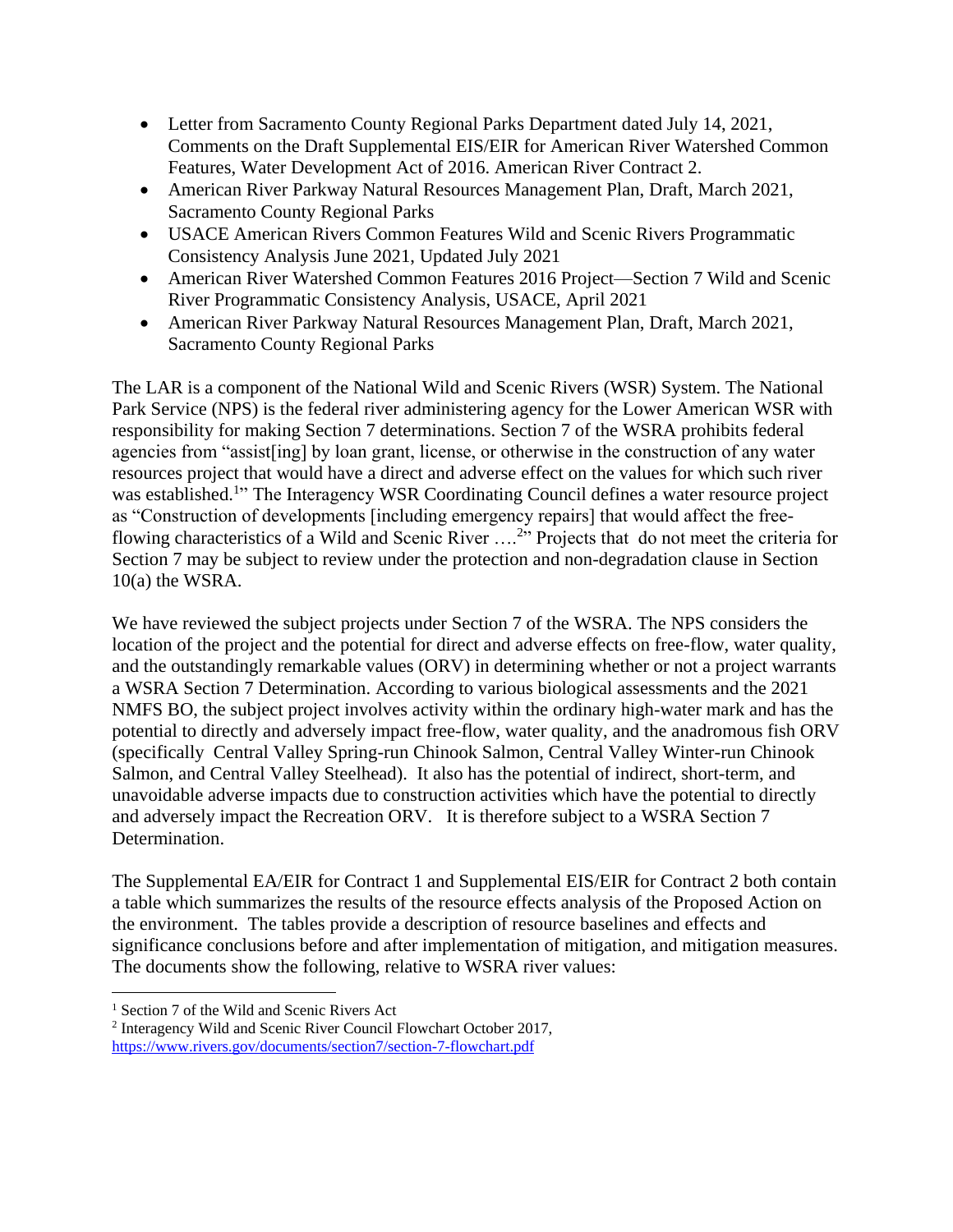- Water Quality Significant impact prior to mitigating measures; Mitigation Measure SRA-1: Implement Measures to Avoid, Minimize, and Compensate for Effects on Shaded Riverine Aquatic Habitat and application of Best Management Practices (BMPs) brings the level of impact to Less Than Significant.
- Fishery ORV Table ES-1 also addresses "Special Species" which includes the 3 listed anadromous fish species. Generally, the impact of the project is found to have a Significant impact but are determined to be Less Than Significant after the application of mitigating measures.
- Recreation ORV Significant impact from Temporary and Short-term Changes in Recreational Opportunities during Project Construction Activities. Even with the Implementation of the 2016 EIS/EIR Mitigation Measure REC-1 (Avoid and Minimize Effects on Recreational Use), the level of impact remains Significant, but Unavoidable.

On May 12, 2021, the NMFS issued its Endangered Species Act Section 7(a)(2) Biological Opinion, Magnuson-Stevens Fishery Conservation and Management Act (MSA) Essential Fish Habitat Response for the ARCF GRR Reinitiation, 2020. This is a programmatic document with "The Action" covering the Project descriptions and 2015/16 ARCF EIS/EIR, subsequent supplementals, and biological assessments noted potential indirect, short-term, and unavoidable adverse impacts due to construction activities which have the potential to affect to several species of Pacific Coast Salmon, and Central Valley Steelhead. These adverse impacts include hazardous materials, increased turbidity, and physical disturbance. These documents also identify potential temporary adverse impacts relative to "Impacts on Population Survival and Potential for Recovery".

We utilized the most recent NMFS BO to inform our determination. In its BO, the NMFS concluded that "the analyzed project is not likely to jeopardize the continued existence of the federally listed as endangered, Sacramento River winter-run Chinook salmon (Oncorhynchus tshawytscha) evolutionarily significant unit (ESU), the threatened Central Valley spring-run Chinook salmon ESU (O. tshawytscha), the threatened southern distinct population segment (DPS) of the North American green sturgeon (Acipenser medirostris), and the threatened California Central Valley steelhead (O. mykiss) DPS, and is not likely to destroy or adversely modify their designated critical habitats. NMFS has included an incidental take statement with reasonable and prudent measures and nondiscretionary terms and conditions that are necessary and appropriate to avoid, minimize, or monitor incidental take of listed species associated with the project."(page 101) The BOs letter of transmittal also conveys NMFS's review of potential effects of the ARCF GRR on essential fish habitat (EFH) for Pacific Coast salmon, designated under the MSA. This review was pursuant to section 305(b) of the Magnuson-Stevens Fishery Conservation and Management Act (MSA), implementing regulations at 50 CFR 600.920, and agency guidance for use of the ESA consultation process to complete EFH consultation. The analysis concludes that the project is not likely to destroy or adversely modify their designated critical habitats. The EFH consultation concludes with numerous conservation recommendations.

The NMFS BO begins with a Table which illustrates "Affected Species and NMFS' Determinations". Four ESA-Listed Species are examined: Central Valley spring-run Chinook Salmon ESU; California Central Valley steelhead DPS; Sacramento River winter-run Chinook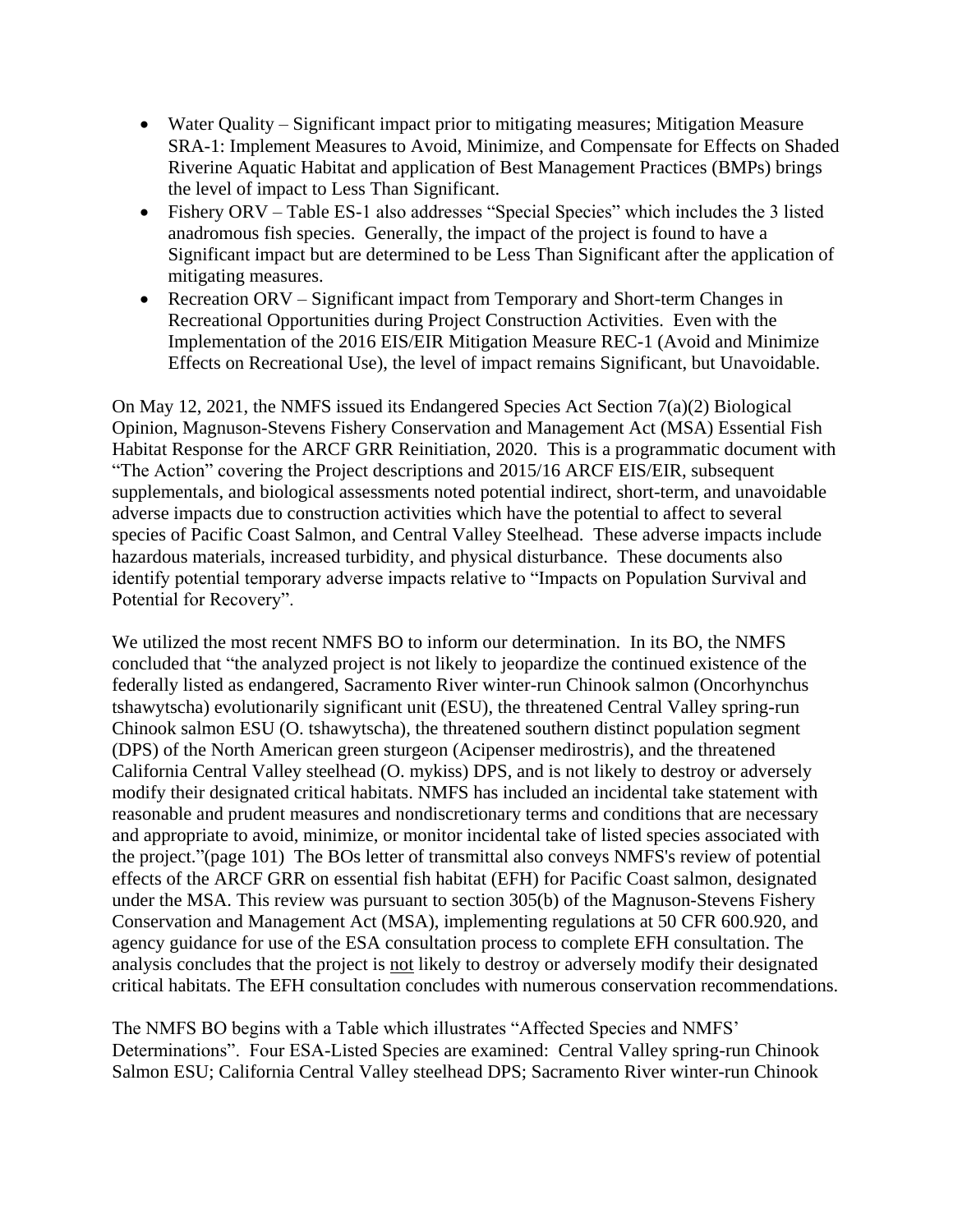salmon ESU (O. tshawytscha), and Southern DPS of North American green sturgeon. Note: According to NMFS staff (telecom with Allison Lane, May 26, 2021), they included Southern DPS of North American green sturgeon, a species which is present in the Sacramento River, but not observed in the LAR. However, their designated critical habitat does extend a few miles up into the American River. For this reason, their critical habitat was extended to the LAR. Fall and late Fall run Chinook (an unlisted ESA species) is considered protected by the MSA. Although the original WSR Eligibility Study and EIS/EIR (1981) included Fall- run Chinook, Green Sturgeon, and American Shad among the species that constitute the Fishery ORVs, these species were not addressed in the NMFS BO, except to examine the Essential Fish Habitat for Green Sturgeon under MSA standards.

For all ESA listed species, NMFS found that the ARCF project was "Likely to Adversely Affect Species, but the Action Unlikely to Jeopardize the Species". It further found that the "Action is Likely to Adversely Affect Critical Habitat, but Action is Unlikely to Destroy or Adversely Modify Critical Habitat". NMFS concluded that the LAR has a Fishery Management Plan that identifies EFH in the Project Area relative to Pacific Coast Salmon; that the "Action Does Action Have an Adverse Effect on EFH; and EFH Conservation Recommendations are provided".

Section 2.9.3, Reasonable and Prudent Measures of the BO, identifies "Reasonable and prudent measures" that are nondiscretionary measures that are necessary or appropriate to minimize the impact of the amount or extent of incidental take.

Section 2.9.4. Terms and Conditions contains the terms and conditions that also are nondiscretionary, and the Corps or any applicant must comply with them in order to implement the RPMs. In Section 2.10. Conservation Recommendations, Section 7(a)(1) of the ESA directs Federal agencies to use their authorities to further the purposes of the ESA by carrying out conservation programs for the benefit of the threatened and endangered species. Specifically, conservation recommendations are suggestions regarding discretionary measures to minimize or avoid adverse effects of a proposed action on listed species or critical habitat.

As a condition of a finding that our determination that the project is consistent with the WSRA, NPS adopts all of the Reasonable and Prudent Measures, Terms of Conditions, and Conservation Recommendations pertaining to the American River contained in the NMFS BO. Relevant mitigation measures listed in the ARCF EIS/EIR December 2015, Revised May 2016 and Supplemental Environmental documents for Contracts 1 and 2 are likewise adopted.

In addition to the planting benches, NMFS identified off-site restoration and mitigation sites in the Sacramento River and mitigation banks. For the WSRA analysis all affects need to be avoided or reduced through protection, restoration, and enhancement of river values on the Lower American River. Therefore, in addition to the conditions outlined in the NMFS BO, as provided in USACE's American Rivers Common Features Project Wild and Scenic Rivers Programmatic Consistency Analysis (USACE July 2021), a condition of this assessment is to restore an additional 28 acres of riparian and woodland vegetation habitat and 23 acres of aquatic shaded riverine habitat along the lower American River consistent with the Sacramento County Regional Parks Natural Resources Plan of the American River Parkway.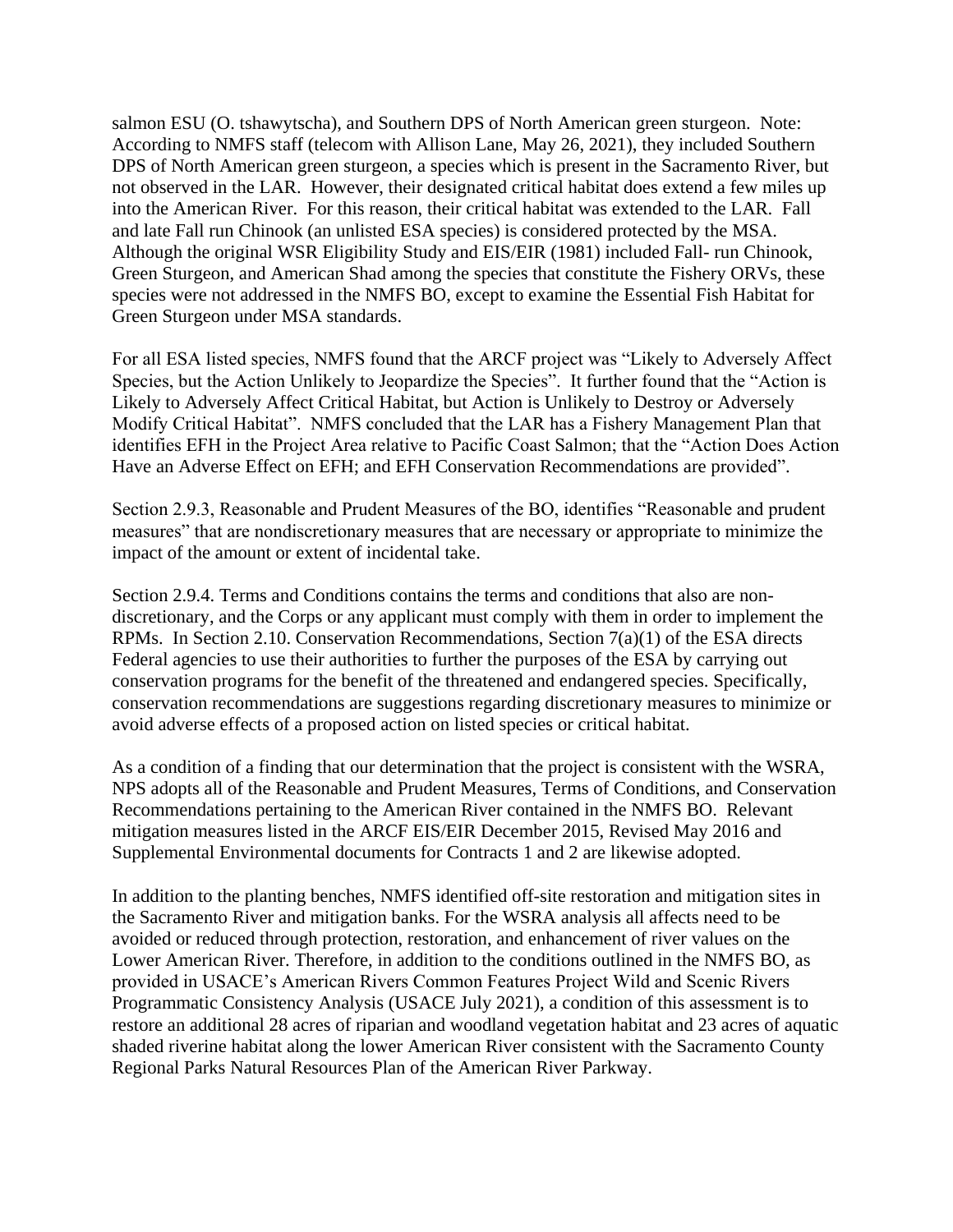Also, the NPS includes a condition to create a plan for long-term maintenance of the planting benches and provisions to address restoration of the site when the launchable rock is launched.

We also examined potential impacts to the Recreational ORV, which are primarily centered around disruption of recreation activities within the American River Parkway. Sacramento County Regional Parks have identified a number of concerns with temporary detours and relocations of the Jedidiah Smith Trail system, temporary closures of established river access points within the Parkway during construction and a general concern about the elimination of mature vegetation along the Parkway and river access sites.

In 2008, the County of Sacramento finalized the American River Parkway Plan to provide a guide to land use decisions affecting the Parkway and specifically addressing the Parkway's preservation, use, development, and administration. The Parkway Plan acts as the management plan for the Federal and State Wild and Scenic Rivers Acts.<sup>3</sup> According to the Parkway Plan, permitted recreational activities in the Parkway are divided into five categories: nature appreciation, recreation enjoyment, trails recreation, recreational participation in group sports and athletics, and aquatic recreation. The bicycle trail Jedediah Smith Memorial Trail is a corridor for Parkway and non‐Parkway destinations, providing access for bicyclists between downtown Sacramento and points to the east. The trail has become a well-established commuter route and vital recreational asset. Recreational boating is one of the primary uses of the American River. Boat access is located at Discovery Park on both the Sacramento and American River side of the park. Boat launches within the Parkway are located at Howe Avenue, Watt Avenue, and Gristmill Park. Rafting on this stretch of the river is very common during summer months with the highest use on the weekends and holidays.

According to the 2016 Final EIS/EIR and subsequent assessments, construction on the Lower American River would result in increased traffic in the Parkway, temporary trail detours, and permanent re-route of the trail. This would result in impacts to recreational users, bicycle commuters, and residents adjacent to the levee structure. Outside of the Parkway, hauling on residential roads to access the Parkway would result in significant impacts to residents along the selected routes.

According to the 2016 Final EIS/EIR, Section 3.10.6, Mitigation Measures, USACE and the CVFPB would implement measures to reduce temporary, short-term construction effects on recreational facilities in the Project Area. These mitigation measures are included in Attachment 2 (Conditions) of the Assessment document. The Supplemental Environmental Documents, June 2020 and 2021 that apply to Contract 1and Contract 2, also identify specific mitigation measures. These mitigation measures are also included in Attachment 2 (Conditions) of the Assessment document.

Additionally, the Sacramento County Regional Parks Department (SCRP) has indicated a number of potential impact concerns in their ARCF Project Recreational Facility Closures and

 $\overline{a}$ 

<sup>&</sup>lt;sup>3</sup> Land Use Section 3.3 of the [American River Parkway Plan](https://regionalparks.saccounty.net/Parks/Documents/Parks/ARPP06-092617_sm.pdf)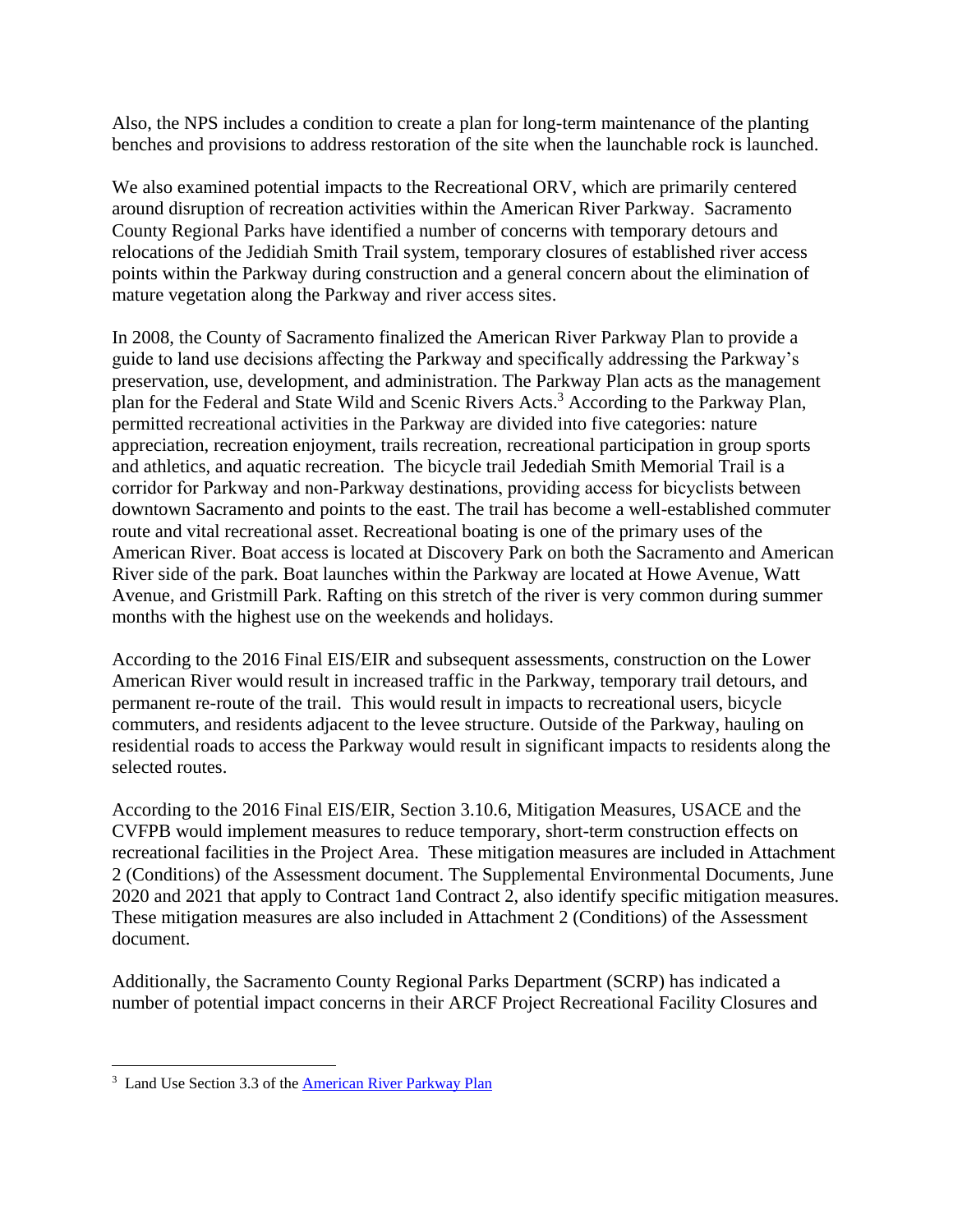Detours 2022-2024, version 1/21/21 map. These include levee top detours; closed multi-use trail; areas controlled by flaggers; "out and back" trail use only; open multi-use trails.

Impacts at the following Contract 1 and 2 repair sites within the American River Parkway have been identified on the map:

- Golf course and bike trail closure on river-right. Projected 2022-2025.
- Levee road closure related to repair site 2-1 from Glen Hall Park to CSU, Sacramento on river-left. Projected 2022-2023.
- Bike trail relocation at H St. Bridge, river-right. Projected 2024.
- Bike trail detour from current trail to the levee from H St. Bridge to Howe Ave, riverright. Projected 2022-2023.
- Levee top closure above Howe Ave., river-right. Projected 2022-2023.

To address these recreation effects, the NPS in consultation with SCRP, provide the following conditions:

- Minimize paved trail closures through the use of flaggers. Paved trails, the equestrian trail, trail levee crown, and/or maintenance roads should be made available to the public during times when it is safe and feasible to do so. Reduce the time for trail closures by shortening the time to only include times when active construction is occurring at that location. Open the trail in between construction stages as feasible. Open the levee top to recreation use after major construction is completed and the site is being planted. Construction traffic should use maintenance roads as feasible.
- Long-Term Maintenance of Bank Protection Site. The Operations and Maintenance Manual (O&M Manual) for this project should include a long-term plan for maintenance of the planting benches and restoration sites throughout the life of the project. The plan shall also require that the Site 2-1 and 2-2 planting benches be repaired and/or rebuilt, as needed to benefit fish and wildlife habitat, especially if the rock trench launches during a flood event. Site 2-3 is expected to erode though natural processes and the planting benches should be managed with that goal in mind.
- Temporary bike detour routes should be paved. Temporary pavers are not usable by road bikers. We recommend providing a similar experience on the detour as recreationists experience on the existing trail given the length and duration of the detour.
- For permanent re-routes of the trails, replace the equestrian/hiking trail and the bike path in-kind with a similar experience as currently provided. The bike path should be paved, and a similar level of riparian vegetation should be provided along both trails. Re-plant any lost riparian vegetation.
- In addition to the proposed signage for closures and detours, SCRP requests that each project area should provide signage with a project description to communicate what is happening in the area to Parkway users.
- SCRP requests that trail detours*, including detour trail surface treatments*, be developed in consultation with Sacramento County Regional Park staff (in addition to the City of Sacramento Bicycle and Pedestrian Coordinator.)
- SCRP also requests 14-day notice prior to initiation of construction within the Parkway.